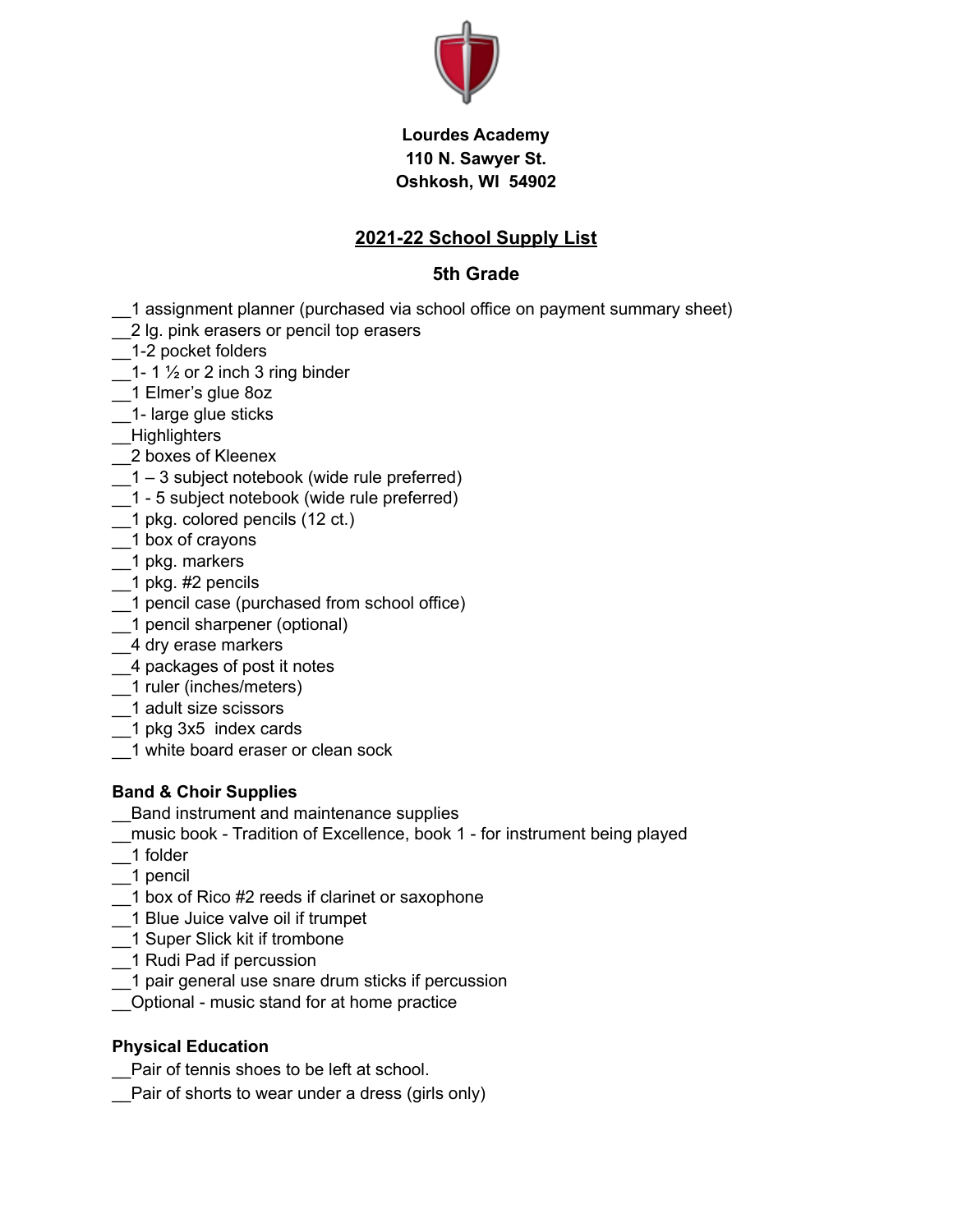



110 North Sawyer Street Oshkosh, WI 54902 (920) 235-5670 www.lourdes.today

# **Lourdes Academy 6th Grade Middle School Supply List**

## 2021-22 School Year

## General Supplies

- Colored pencils
- #2 pencils
- 2-Scissors (1 for Art and 1 for General use)
- 2-rulers(1 for Math, 1 for Art)
- 4 spiral notebooks (1 for Reading, 1 for Writer's Journal, 1 for Science, 1 for Social Studies)
- 2-3 subject notebooks (1 for Math and 1 for Religion)
- 3 binders (1 for math, 1 for Science, 1 for Social Studies)
- 6-2 pocket folders (4 for Reading, 1 for Math and 1 for Religion)
- At least 2 packages of 3x5 notecards (Reading and Science)
- 1 package of regular sticky notes (Language Arts)
- 6 stick pens, blue or black ink (non-clicking style)
- 1 bottle of glue
- Erasers
- Highlighters
- Graph paper
- Protractor

## **Choir**

 $\bullet$  1-  $\frac{1}{2}$ " black 3 ring binder

## Art Supply List

- 1- 50 pkg Crayola Brand colored pencils
- 2 small metal hand held pencil sharpeners (KUM brand works the best)
- 1 spiral bound Sketchbook, 9x12
- 1 Mars plastic, Moo or Pentel Hi-polymer eraser (not pink)
- 1 large glue stick
- 1 bottle Elmers Glue All
- 1 Prismacolor brand kneaded eraser
- Plastic art box to hold all supplies that will fit in student's locker
- 1- 12 paint brush set; Hobby Lobby Master's Touch white or brown nylon brushes for Acrylic & Watercolor (set includes the larger sized flat and round brushes)

## Other Notes:

- Student Planners will not be provided by the school but it is recommended that your child has a planner.
- All students are asked to donate 2 boxes of facial tissues and a container of disinfecting wipes.

*In partnership with families, parishes, and the community, Lourdes Academy provides a family environment in which students can achieve academic excellence, develop strong moral character, live as authentically Catholic disciples, and contribute positively to their communities.*